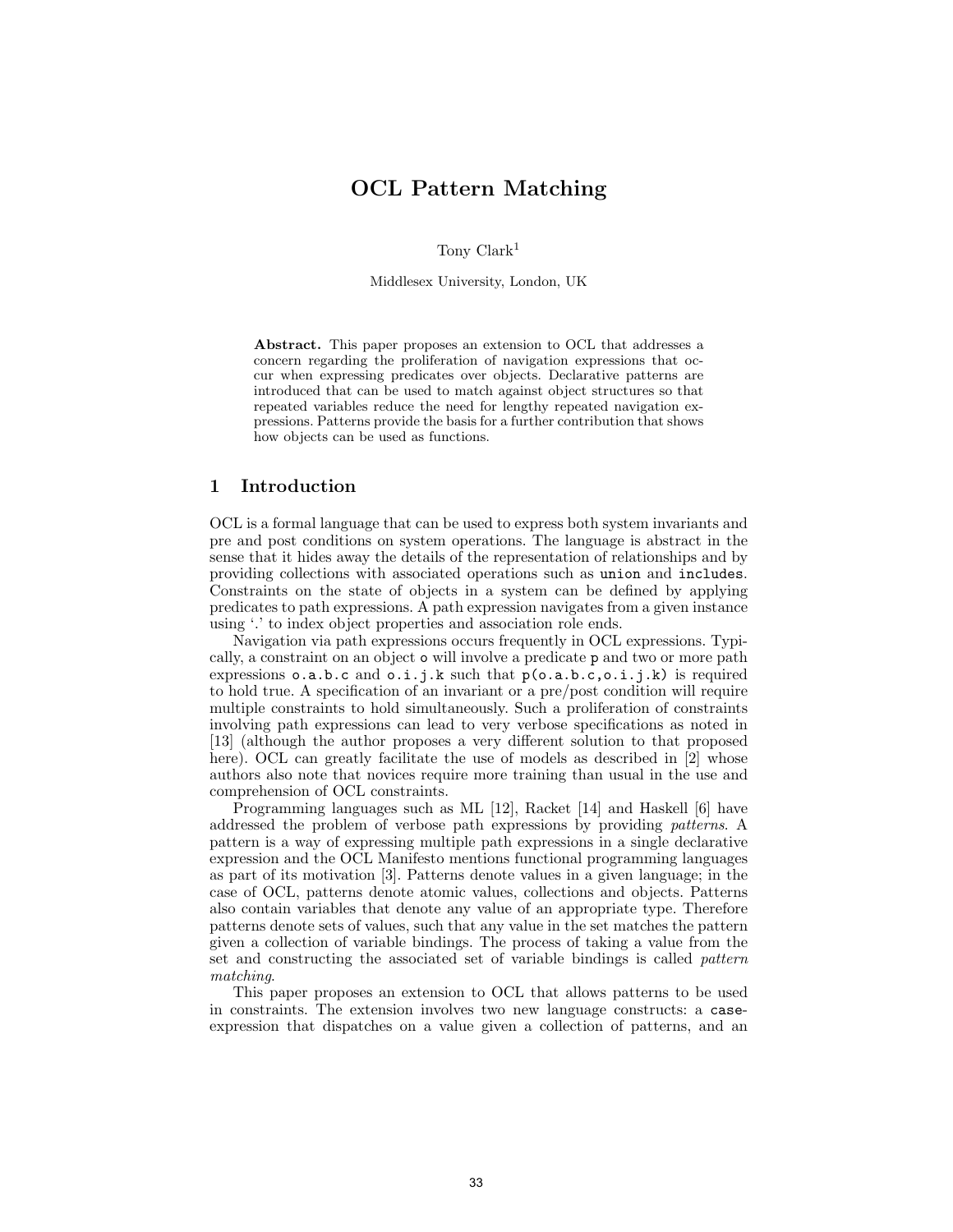

Fig. 1. Binary Trees

object-expression that is used to construct instances of classes. Together these new constructs allow OCL context declarations to be used in new ways. In particular, a special case is identified that allows UML classes to be viewed as properties and functions. The language is similar to the MT language [15] where the patterns are restricted to model transformations.

# 2 Motivation

Consider the model shown in figure  $1(a)^1$ . A binary tree is either a leaf containing an integer value or a pair of trees labelled left and right.

Suppose that we want to identify ordered binary trees where the leaf values increase left to right. One way to do this is to define an Ordered property that holds for a sub-set of trees. A property can be defined as a class that associates 0 or more classes with a class whose instances have the property.

Figure 1(b) shows the class Ordered associated with class Tree that defines the ordered property on trees. The ordered property uses two auxiliary selectionproperties: Largest and Smallest. The essential idea is that a tree is ordered when all of its sub-trees are ordered and a binary-pair of trees is ordered when the largest element on the left is less or equal to the smallest element on the right.

The OCL specification of ordered trees is shown in figure 2. The specification exhibits features that are typical of using OCL to define properties in this way: navigation: The specification of Ordered and Largest both exhibit multiple navigation expressions that are used to apply functions and predicates to values in object slots. Given that the specification of ordered trees is relatively small compared to real-world applications, specifications involving such expressions can become complex and difficult to comprehend.

inheritance: Tree is an inductively defined data type: a tree is a leaf or the binary combination of two trees. Such recursive definitions can be achieved using an abstract class Tree and concrete sub-classes Leaf and Bin. A property definition is then defined in the context of the super-class using oclIsKindOf as a way of selecting the appropriate sub-class.

<sup>1</sup> Note that in diagrams by default: association ends have a multiplicity of 1 and are named by the attached class (pluralised where necessary). No cycles are allowed.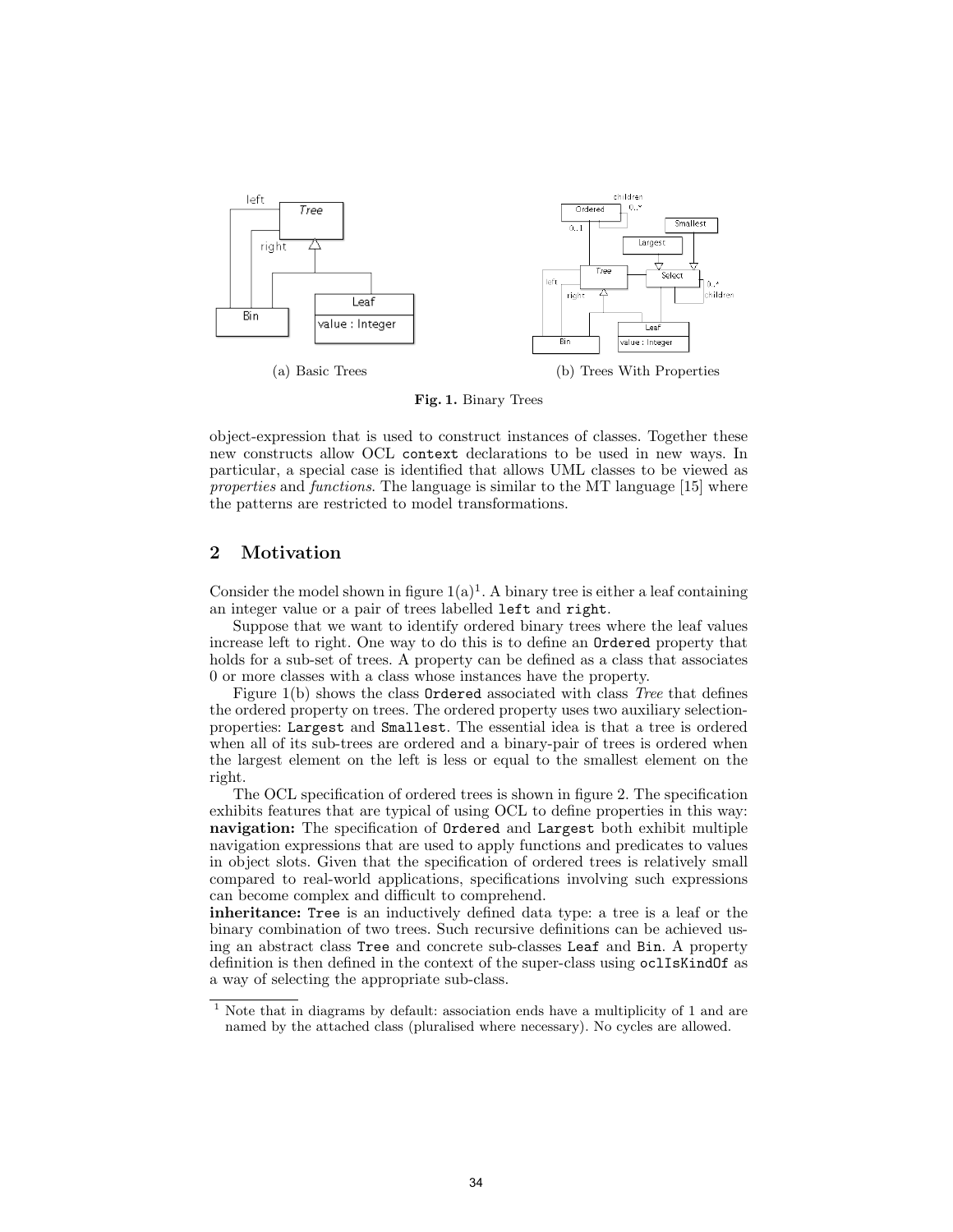```
context Ordered inv :
  tree.oclIsKindOf (Leaf) or
   (tree.oclIsKindOf(Bin) and
     children->includes (tree.left.ordered) and
     children -> includes (tree.right.ordered) and
     tree . left . largest . leaf . value <= tree . right . smallest . leaf . value )
context Largest inv :
  tree.oclIsKindOf (Leaf) implies leaf=tree and
  tree.oclIsKindOf (Bin) implies
    children->includes (tree.left.select) and
    children ->includes (tree.right.select) and<br>tree.left.select.oclIsKind0f (Largest) and
    tree.left.select.oclIsKindOf (Largest)
    tree . right . select . oclIsKindOf ( Largest ) and
    leaf . value = tree.left.select.leaf.value.max(tree.right.select.leaf.value)
context Smallest inv :
  -- similar to Largest
```
Fig. 2. Ordered Binary Trees

children: The structure of a property often follows the recursive structure of the data-type it relates to. For example, a binary tree is ordered when the two sub-trees are also ordered. Another example is that the largest element of two binary trees is the maximum of the largest element of the two sub-trees. The model in figure  $1(a)$  shows that the property classes have self-associations called children that facilitate the definition of the sympathetic recursion between the property and the class it relates to.

### 3 Related Work

Pattern matching has been used in functional programming languages for many years. Languages such as ML, Scheme and Haskell use pattern matching in terms of case-analysis and are the basis for the proposal put forward in this paper. A difference is that functional programming languages use algebraic data types rather than classes and inheritance, however there is a straightforward translation from classes with inheritance to tagged elements in an algebraic data type.

Model transformation languages [1, 7] often use patterns to identify the parts of a source model that are to be removed and replaced. For example QVT [9] uses *object patterns* that are similar to the features proposed in this paper. However, by integrating patterns at the OCL level, they can be used to achieve a wide range of useful results including a reduction on the complexity of lengthy navigation expressions, functions and relations. Some languages such as [4] use an SQL-like syntax to match and transform models, however these approaches do not support structural matching.

Graph-based transformation systems use patterns to select parts of a graph and use results from algebra theory to provide a declarative approach to express sharing constraints to be maintained or achieved by transformation rules. Like QVT patterns, these are related to the ideas presented here, but specifically target model transformation.

Other applications of pattern matching in model based engineering involves the use of OCL-based patterns to measure model quality [5], however it appears that the authors do not use structural matching, and that the patterns are encoded using standard OCL. Patterns are described in terms of mining models in [8] but the encode the patterns using standard QVT.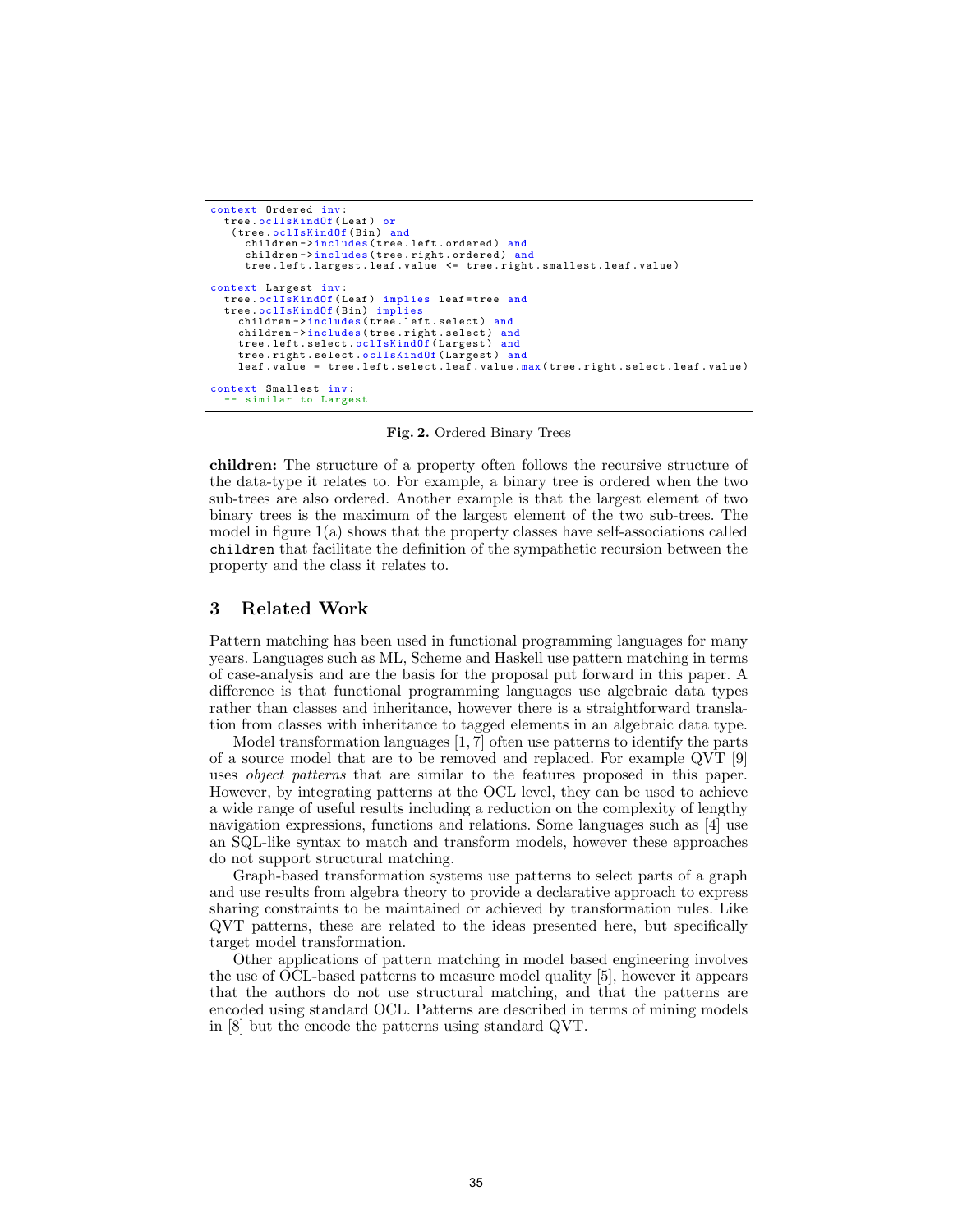```
context (Ordered)[tree=t] inv:
   case t {<br>(Leaf)[value=_] \rightarrow true;
      (Bin)[left=l;right=r] \rightarrow(Ordered)[tree=1] and (Ordered)[tree=r] and v1 <= v2
            where ( Leaf )[ value = v1 ]=( Largest )[ tree =l] and
( Leaf )[ value = v2 ]=( Least )[ tree = r]
  }
```
Fig. 3. A Relational Property

#### 4 Patterns, Relations, Functions

Our proposal is that extending OCL with patterns can make specifications more concise and therefore easier to comprehend and analyse. Concretely, our proposition takes the form of two new types of OCL expression: case-expressions involving patterns, and object expressions that are used to represent class-instances. Having introduced these features we can use them to extend context-definitions to use patterns in relations and to introduce a new form of functional-definition.

Figure 3 shows the definition of a relational property called Ordered. The body of the constraint is defined by case-analysis on the tree t. The use of case analysis separates out the different sub-types in a structured way. Notice how the recursive definition of Ordered follows the recursive structure of a binary tree. This means that the reflexive Ordered::children association defined in figure 1(b) is implicit in the definition.

Figure 3 shows the use of a case-expression. The basic form is case  $v \{ p \}$  $\rightarrow$  e; ... } where v and e are OCL expressions and p is a pattern. If the value v matches a pattern p then the result of the case-expression is given by the corresponding e.

Therefore, in figure 3 the relational property Ordered is specified by case analysis on the tree t. A tree is either a leaf or a binary-tree. A leaf is always ordered. A binary tree is ordered when the sub-trees  $1$  and  $r$  are ordered. Objectexpressions are used to specify the condition that the sub-trees are ordered: when an object expression such as (Ordered)[tree=1] is used in a boolean expression then the corresponding well-formedness constraint, defined using a context-pattern definition, must hold.

The where-condition is used as a side-condition in figure 3 to require that the greatest element of the left sub-tree is less than or equal to the least element of the right sub-tree. Such a condition uses patterns to call an object-expression used as a function call as described below.

```
context (Largest)[tree=t] fun:
  case t {
       (Lear)[value=_] \rightarrow t;
       (Bin)[left=1;right=r] \rightarrow<br>(Leaf)[value = v1.max(v2)]
                 where ( Leaf )[ value = ( Largest )[ tree =l ]] and
( Leaf )[ value = ( Largest )[ tree =r ]]
  }
```
Fig. 4. A Functional Property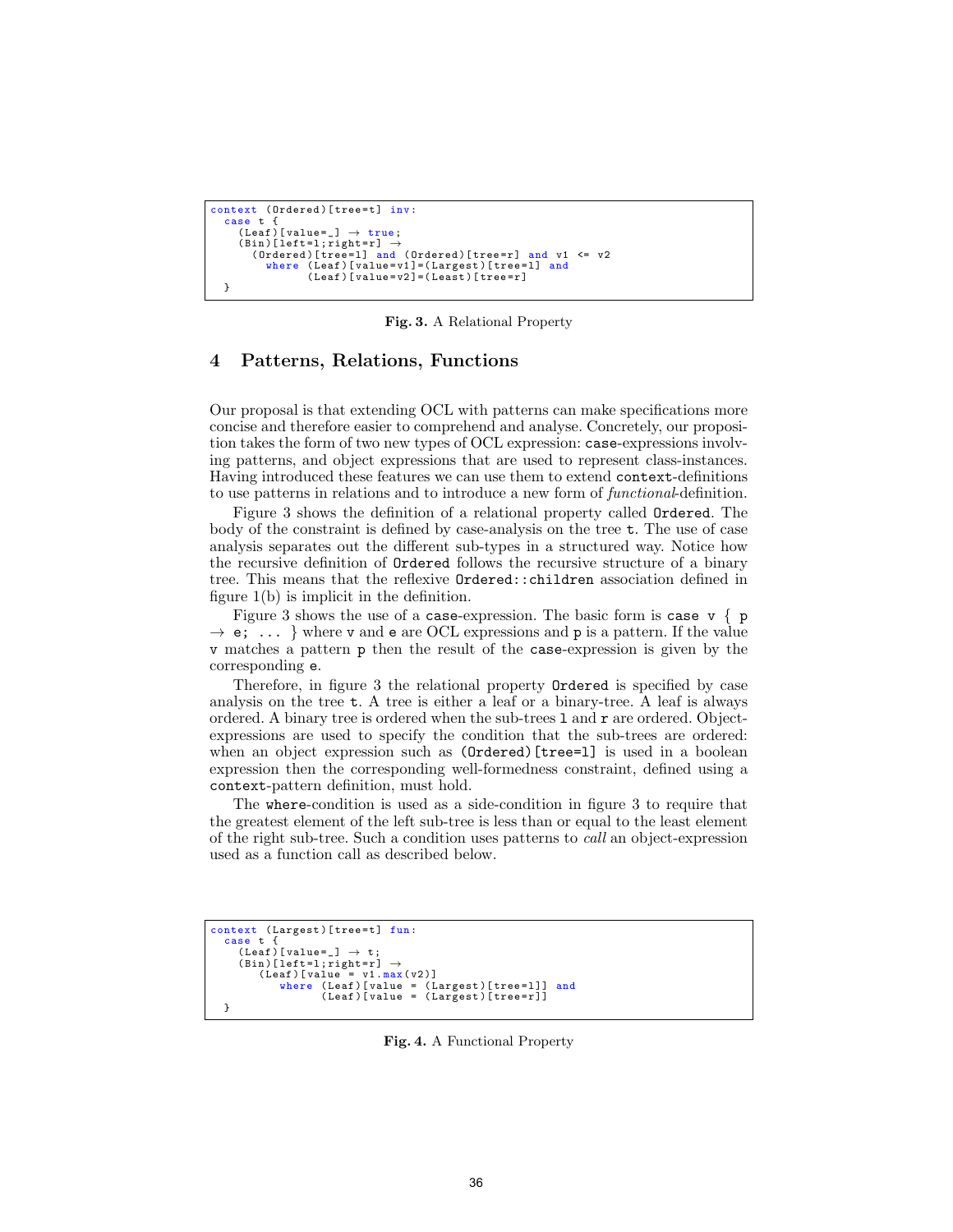

Fig. 5. Extending OCL Abstract Syntax

Figure 4 shows the definition of the functional property Largest. Such a definition is introduced using the standard context keyword, followed by an object pattern and fun: that indicates the class that is to be viewed as a function. The slots of the object-pattern define the fields and association ends that are designated as arguments to the function. The single field/association-end that is omitted defines the value that is to be viewed as the result of calling the function.

Again, notice how the children association is no longer required because of the recursion in the definition. The function definition is tied to the class Largest and therefore oclIsKindOf is no longer required, unlike the definition of Largest in figure 2.

## 5 Extending the Standard

The OCL standard<sup>2</sup> defines the language in terms of an abstract syntax, concrete syntax and a semantics. The abstract syntax takes the form of a model that describes how the class OCLExpression is used to attach constraints to UML model elements. OCL patterns are defined as an extension to the standard. This section defines patterns and object expressions as sub-classes of OCLExpression and provides a concrete syntax as a BNF grammar.

Figure 5(a) shows OCLExpression from the standard extended with three new types of expression: CaseExp; Where; ObjectExp. An object expression takes the concrete form  $(C, i)$  [n=e; ...] where C is a reference to a class, i is an optional object-identity, n is the name of a field or association-end, and e is an expression. Therefore, (Point)[x=10;y=20] is a two-dimensional point. The optional object-identities are used to specify that the same object occurs more than once in an expression (and correspondingly in a pattern as described below). Clearly, there are well-formedness constraints regarding the use of objectidentities, however we will omit such discussions here.

 $^2$  http://www.omg.org/spec/OCL/2.3.1/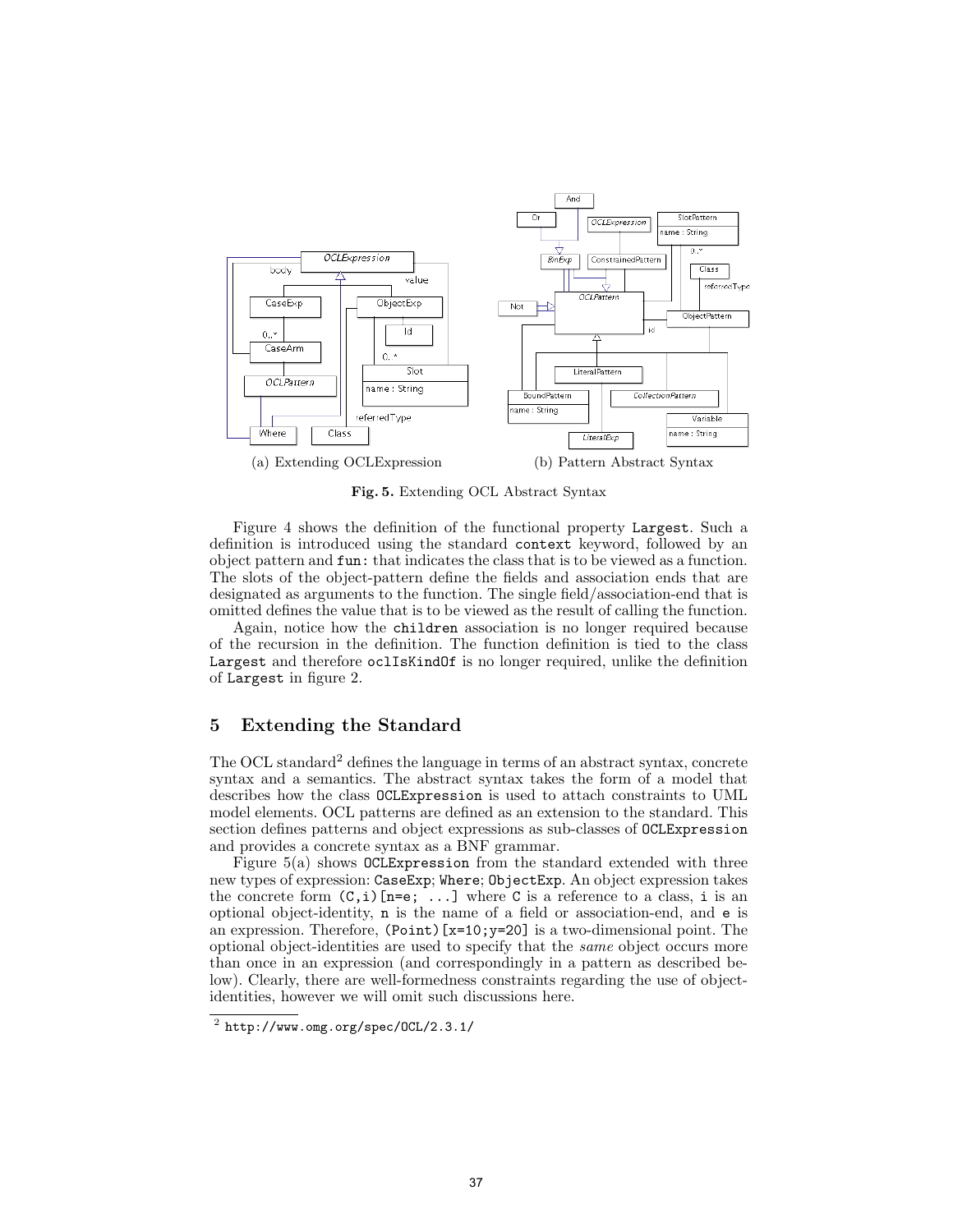Figure 5(b) shows the definition of patterns as used in case-expressions and where-expressions. Patterns are used to denote OCL values (including objects) and use variables to match arbitrary components of values. Note that the repeated use of the same variable must always denote the same OCL sub-value when a pattern is matched against a value (modulo identities).

The ConstrainedPattern includes the use of a boolean valued OCLExpression to add a guard to a pattern; this is a way of escaping from the restrictions of patterns into arbitrary boolean expressions for example the pattern  $p$  and  $\overline{\phantom{a}}$  when e requires that a given value v both matches the pattern p and satisfies the arbitrary boolean expression e.



Fig. 6. Sequence Patterns

Patterns may denote collections and it is convenient to allow sequencepatterns to be non-deterministic (via operations such as append and union) so that they can be further constrained via guards as described above. Figure 6 defines the abstract syntax of collection patterns.

```
OCLExpression ::= ... as defined by the OCL standard ...
| CaseExp | ObjectExp | WhereExp
CaseExp ::= 'case ' OCLExpression '{' CaseArm * '}'
CaseArm ::= OCLPattern → OCLExpression<br>ObjectExp ::= '(' Class ')' '[' Slot* ']'<br>Slot ::= Name '=' OCLExpression
WhereExp ::= OCLExpression 'where ' OCLPattern
OCLPattern ::=
OCLPattern '=' OCLPattern<br>| OCLPattern 'when' OCLPattern
| LiteralExp
| CollectionPattern
| Var<br>| '(' Class ')' '[' SlotPattern ']'<br>SlotPattern ::= Name '=' OCLPattern<br>CollectionPattern ::= 'Seq{' OCLPattern* '}' | 'Set{' OCLPAttern* '}'<br>| OCLPattern '->' CollOp '(' OCLPattern* ')'<br>CollOp ::= 'append' | 'prepen
```
Fig. 7. Concrete Syntax

Figure 7 proposes a concrete syntax for the pattern language. Notice how the syntax of collection patterns follows that of the equivalent expressions.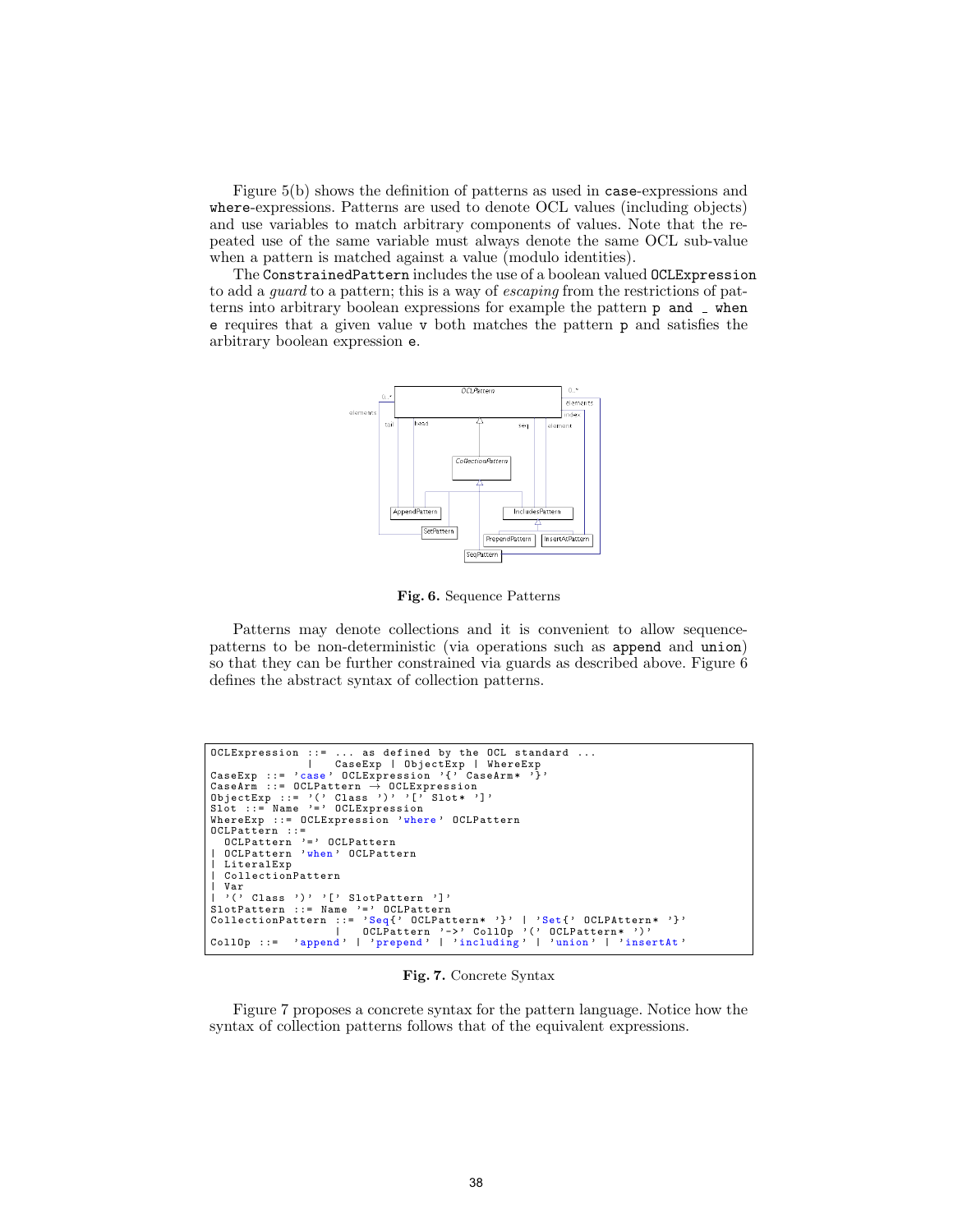

Fig. 8. A Functional Language

```
context (Eval)[exp=e;env=p] fun:
 case e {
   (Var)[name=n] → (Lookup(env=p;name=n];<br>(Lambda)[arg=n;body=e] → (Closure)[arg=n;env=p;body=e];
   (App) [op=o; arg =e] \rightarrow<br>
let v1:Value = (Eval)[exp=o;env=p]<br>
v2:Value = (Eval)[exp=e;env=p]
    in case v1 {
           (Clo)[arg=n;env=p;body=e] →<br>let p:Env=(Bind)[name=n;value=v2;env=p] in (Eval)[exp=e;env=p]
         }
 }
context (Lookup)[env=p;name=n] fun:
 case e {
   (Empty)[] → undefined;<br>(Bind)[name=m;val=v;env=p] → if n=m then v else (Lookup)[env=p;name=n] endif
 }
```
Fig. 9. Language Evaluation

## 6 A Language Evaluator

This section briefly shows how patterns can be used to specify a standard recursive function. Figure 8 includes a model of the simple  $\lambda$ -calculus and defines two properties Eval that maps an expression and an environment to a value, and Lookup that maps an environment and a name to a value. Figure 9 uses patterns to define the Eval and Lookup functions.

# 7 State and Collections

The previous sections have shown how patterns can be used to define functions and relations over model elements. Even though the functions are used to define evaluation, there is no implication that the specifications define how a system evolves over time. This is because the patterns and associated functions and relations are stateless.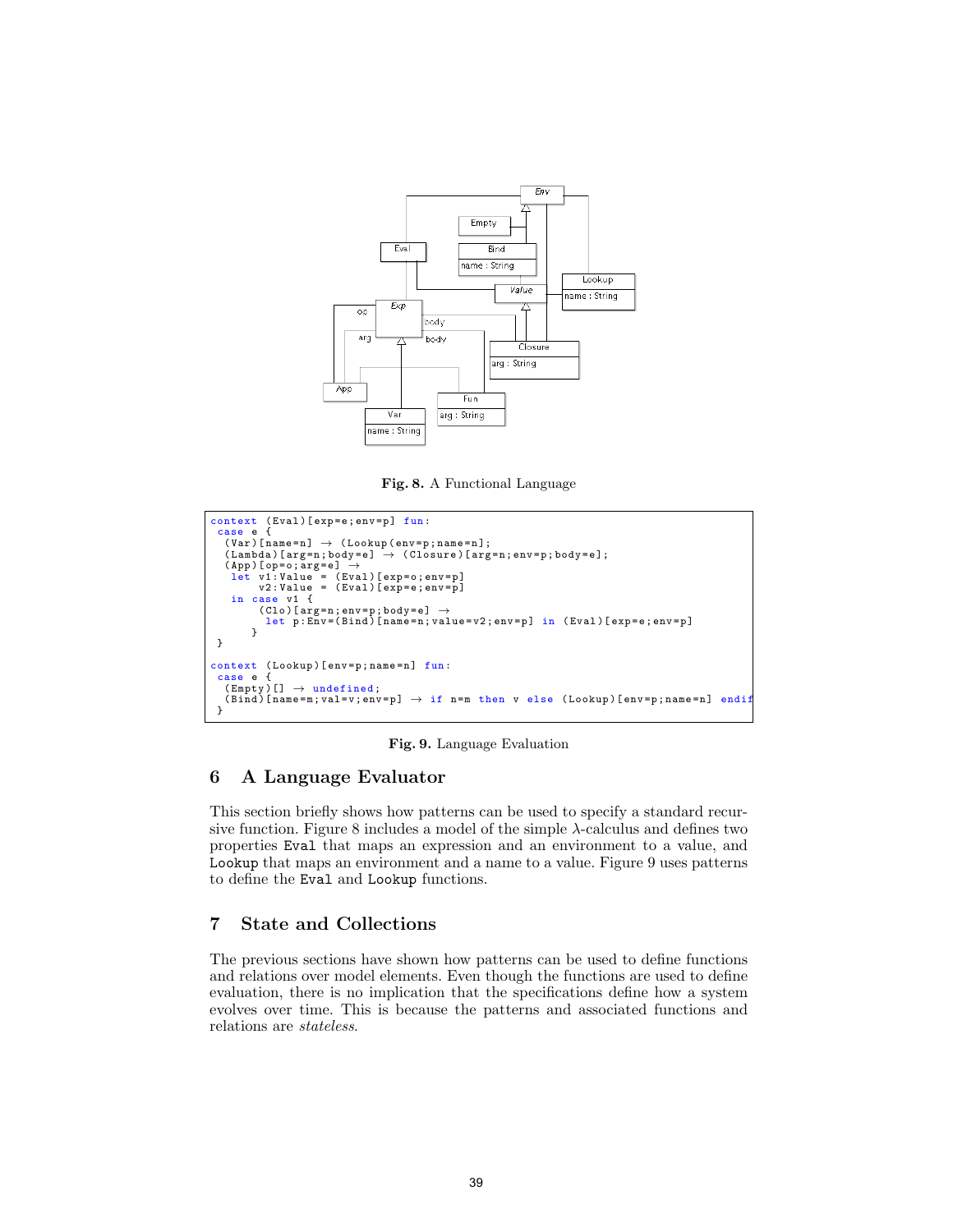

Fig. 10. A Model with State Changes and Collections



Fig. 11. Specifying Execution

Models are often used to describe how a system evolves over time by showing how, complete or partial, system states are modified in response to handling an operation. Typically this is expressed using some form of state machine or process model. When an operation is performed, OCL can be used to define conditions on a before state, an after state and a relationship between the two. As with invariants, these conditions often involve complex navigation expressions.

Our proposal is that a pattern based approach can be used to define system execution in a succinct and declarative way making it easier to the user and tools to appreciate and reason about state changes. To illustrate this we use a simple model of a library shown in figure 10(a) consiting of readers, books and borrowing records. We limit ourselves to the library operations that borrow and return books.

The dynamic execution of a system can be expressed as a *filmstrip* that consists of a collection of steps. Each step contains a before and after state of the system. Each system operation is defined a special type of step. For simple sequential systems, filmstrips are sequences of steps where the before state of a step is the same as the after state of the immediately preceding step. For filmstrips that contain concurrency, this condition is loosened appropriately.

Figure 10(b) extends the library model with a filmstrip where the concrete steps are Borrow and Return. The general-purpose constraint that defines sequential behaviour is shown in figure 11. The invariant uses sequence patterns to require that the steps are linked through the before and after states. In particular P->prepend(s1)->prepend(s2) matches any sequence with two or more elements of the form  $Seq\{s1, s2, \ldots\}$  where P is the sequence with s1 and s2 removed. Notice that the second case-arm is defined recursively and requires that the filmstrip (Filmstrip)[steps=P] is well-formed.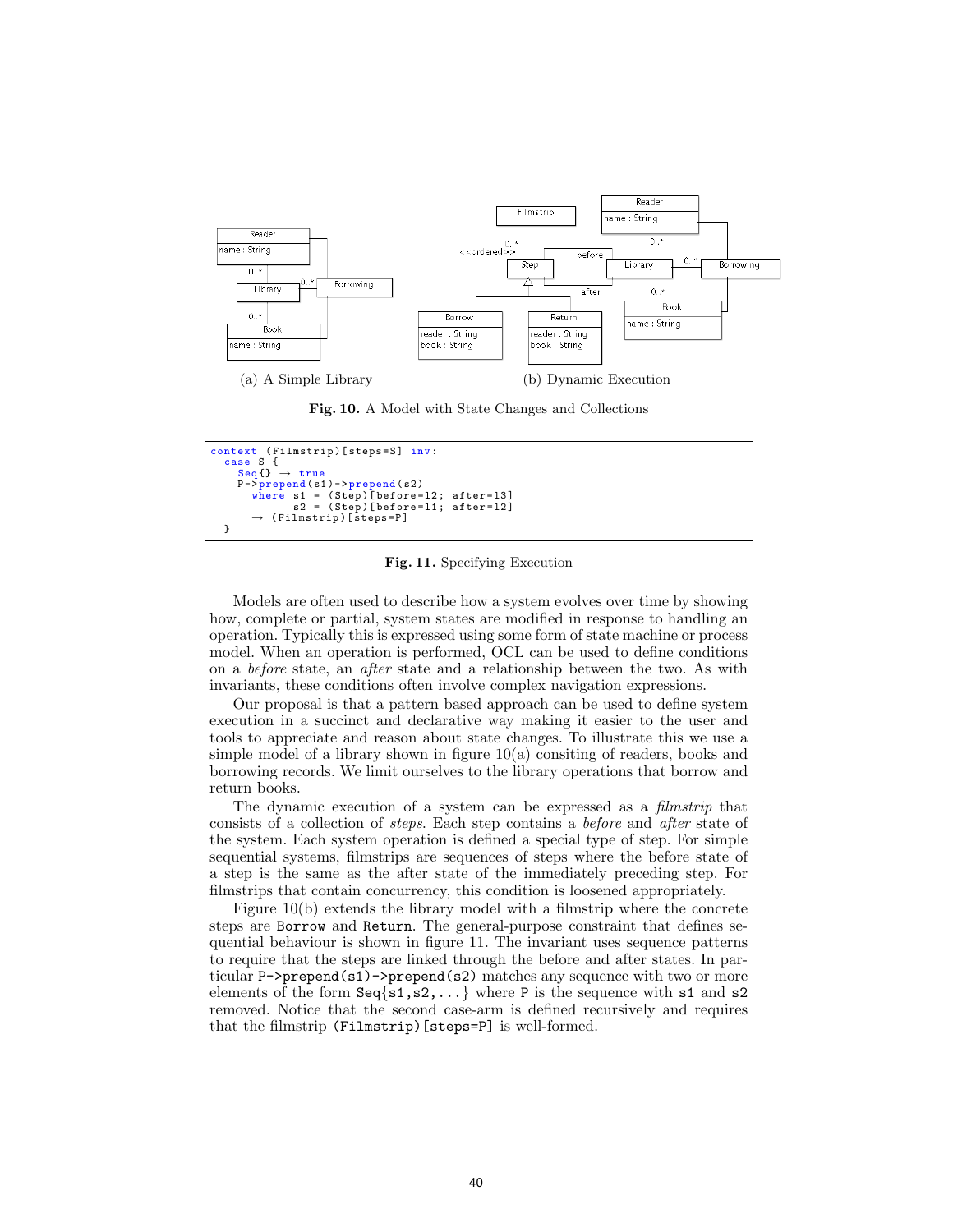```
context
   ( Borrow )[
       book = bn ;
reader = rn ;
before =
          (Lib,1)[<br>books
             books = Set{b = (Book) [name = bh]} - \text{union}(B);<br>readers = R = Set{r = (Reader) [name = rn]} - \text{union}r = R = Set\{r = (Reader) [name = rn]\} - \sum\{0, 0 \}borrowings = X
         ];
      after =
          (Lib,1) [<br>books
              books = B ;
readers = R;
borrowings = X -> including (x)
                  where x = (Borrowing) [book=b; reader=r])]
  ] inv: true
```
Fig. 12. Borrowing

```
context
   ( Return )[
book = bn ;
      reader = rn ;
     before =
         (Lib,1)[books = B;<br>readers = R=
                             r = R = Set{r = (Reader) [name = rn]} - \nu \min(n \n);
            borrowings = X->including(x)<br>where x = (Borrowing)[book=b; reader=r]
        ];
      after =
         (Lib, 1)[<br>books
                             B - \frac{\sin \cosh \theta}{\cosh \theta} (b = (Book) [name = bn]);
           readers = R<br>borrowings = Xborrowings
         ]
  ] inv: true
```
Fig. 13. Return

Each concrete step defines a library operation and, since these are defined as classes, they are specified separately. Figure 12 shows the definition of the step that specifies the Borrow operation. It is a useful example of the declarative power achieved by extending OCL with patterns because the body of the invariant form is essentially empty because all of the constraint is expressed as structural relationships between context and inv:. Note that the identity of the library object is declared to be l in both the before and the after which indicates that the change occurs by side-effect. The Return operation is specified in figure 13.

#### 8 Conclusion

This paper has proposed extensions to OCL that aim to address the proliferation of navigation expressions that occur when expressing relationships between different parts of a model. Object expressions complete the range of values that can be denoted by general OCL expressions. Object-identities can be used to express the state changes that occur when a system performs an operation. Patterns are used to denote UML values, they include variables and pattern matching is used